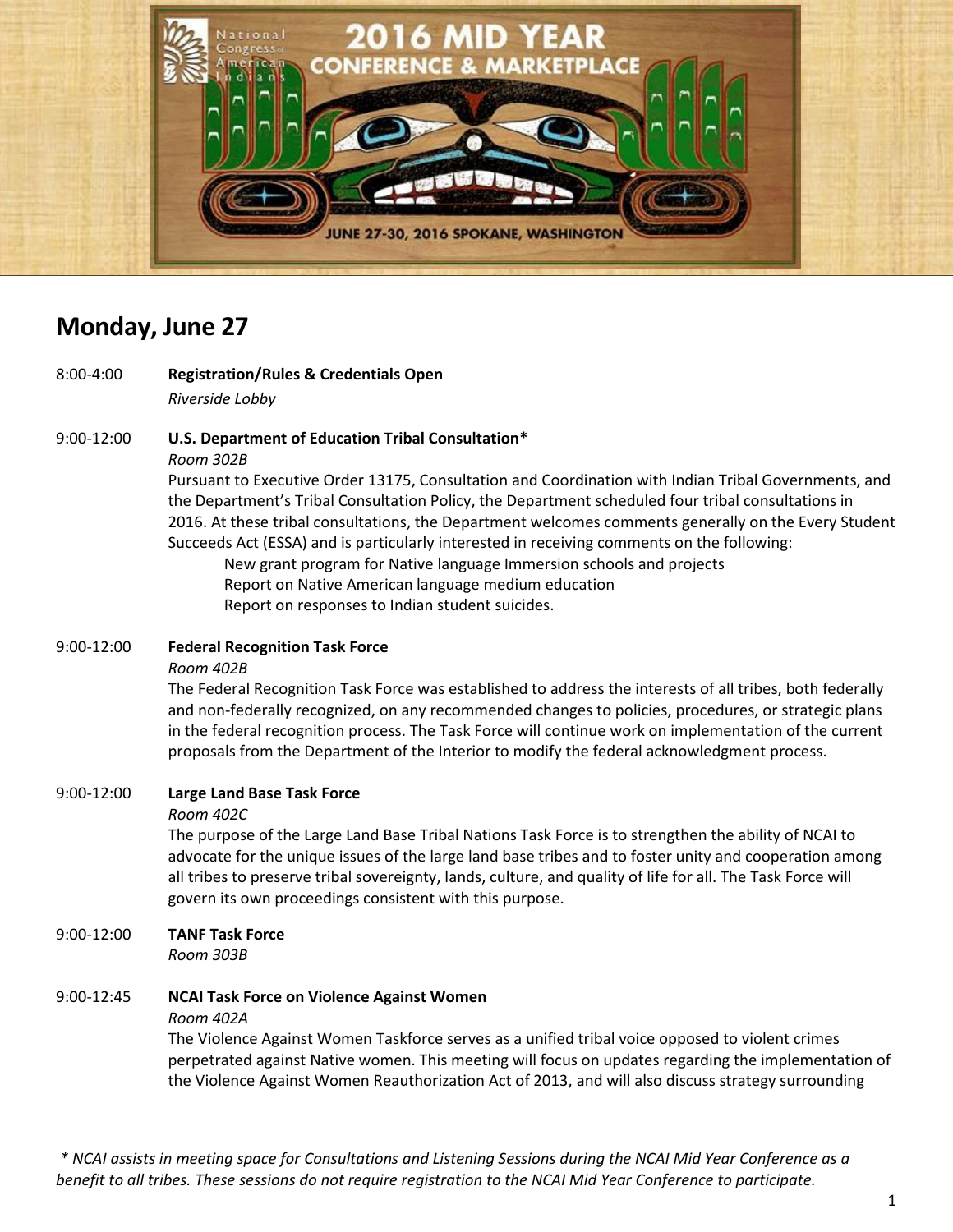continued advocacy efforts including protecting our Alaska Native sisters, international women's issues, and funding for critical programs.

# 9:00-4:00 **International Tribal and Federal Government Transboundary Roundtable** *Room 401A*

The health of our rivers and streams is paramount; however, transboundary waterways pollution can have potentially damaging impacts on water quality, fish, wildlife, recreation, livelihood, and customary and traditional practices. This session will bring together American Indian and Alaska Native tribes, First Nations in Canada, the United States agencies responsible for foreign relations and environmental protection, and the Canadian federal government counterparts to discuss the transboundary issues in their communities. The goal is to bring forward the various concerns and perspectives while providing a forum for solving transboundary issues at the international level.

## 12:00-1:00 **New Member Orientation**

#### *Room 302A*

All members and officers are invited to this welcome session for new members of NCAI and a briefing on membership, committees, voting, and process.

Robert Holden, Deputy Director, NCAI John Dossett, General Counsel, NCAI Juanita Ahtone, Chair, Resolutions Committee, NCAI Yvonne Oberly, Chair, Rules and Credentials, NCAI

#### 1:00-4:00 **Advancing Trust Reform in Indian Country Beyond the 2016 Election**

With less than eight months remaining in the current Administration, it is important that Indian Country focus on the achievable administrative reforms, cementing and implementing the policies changes made in the last eight years, and looking continue the momentum of trust modernization into the next administration. This session will review many different facets of the trust reform, including: current legislative reforms to trust asset management; Department of the Interior's new Rights-of-Way Regulations; an update on the Land Buy-Back Program; reviewing land into trust issues, specifically DOI reaching its goal of place 500,000 acres in trust; and a discussion with Office of the Special Trustee on appraisals, probate reform, and minors' trust accounts.

#### 1:00-4:00 **NCAI Policy Research Center Partner's Roundtable: Data Matters**

#### *Centennial Ballroom 300C*

Each year, the NCAI Policy Research Center creates a space for its research and advocacy partners to share and coordinate information to advance policy research in Indian Country. Together, we will explore key data trends that can shift policy and community narratives to advance tribal sovereignty, promote community wellness, and highlight models of community-engaged research. Our goal is to emerge with a set of collective priorities for the year.

## **Engaging Tribal Leadership in the Design and Implementation of National Research in Indian Country**

Ada Pecos Melton (Pueblo of Jemez), American Indian Development Associates Christine Crossland, US Department of Justice, National Institute of Justice, American Indian and Alaska Native Violence Prevention Research Project Hafner, US Department of Justice, National Institute of Justice

# **The Experience of Disability in American Indian and Alaska Native Children: Frameworks and Foundations to Move toward Stakeholder-engaged Research to Improve Outcomes**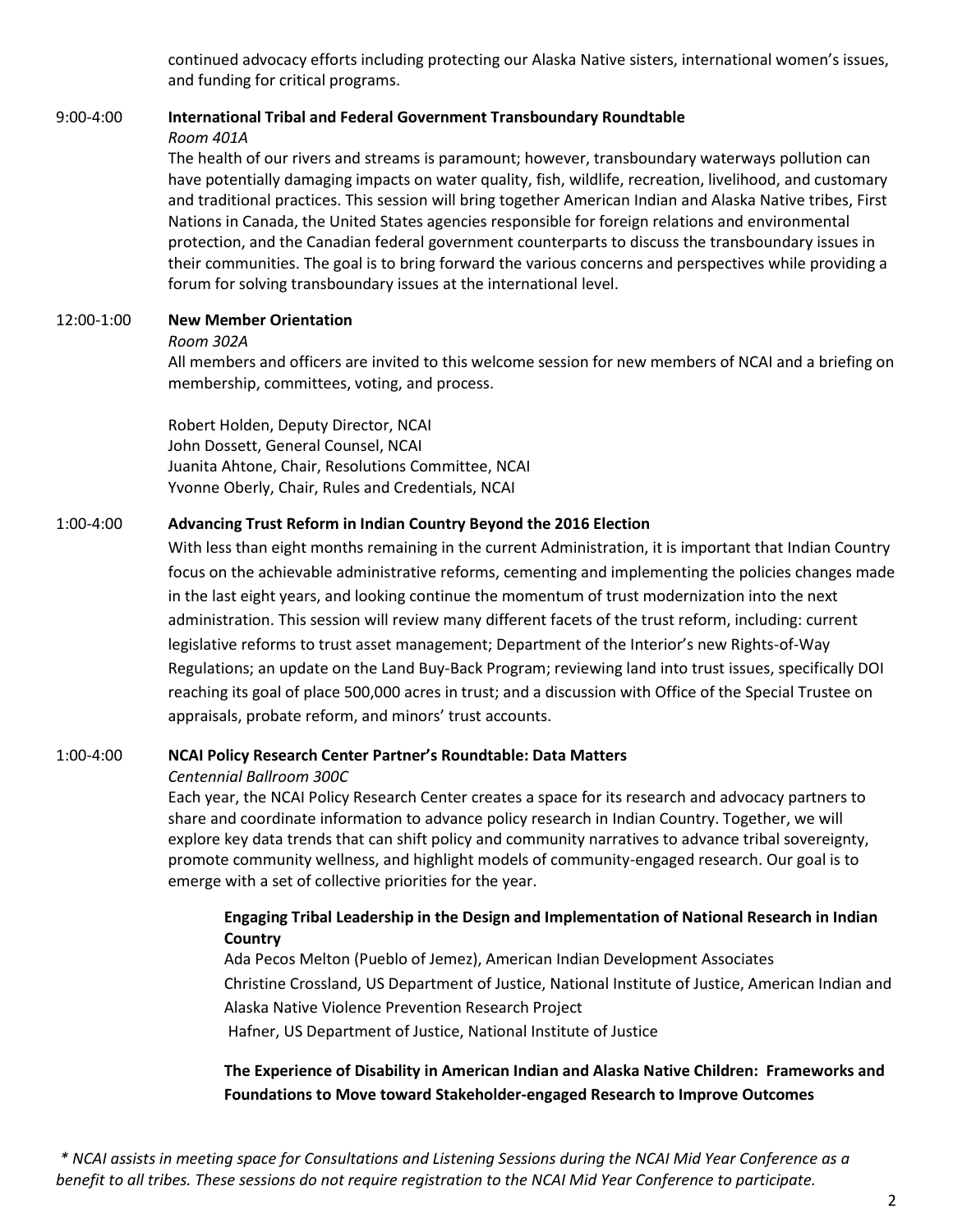Dr. Molly Fuentes (Warm Springs/Wasco), University of Washington School of Medicine

# **Indigenous People at the US-Mexico Borderland: Challenges for Ecological Restoration, Governance, and Environmental Justice**

Rachel Starks (Zuni/Navajo), University of Arizona Native Nations Institute Adrián Quijada, University of Arizona Native Nations Institute

**South Central Climate Science Center's Tribal Engagement Strategy** Kim Linton, South Central Climate Science Center

#### 1:00-5:00 **TRAINING: Emergency Management Overview for Tribal Leaders**

#### *Room 302B*

The Department of Homeland Security Federal Emergency Management Agency (FEMA) will deliver a four-hour course designed for tribal leaders seeking to successfully prepare for, respond to, and recover from incidents and disasters. This four-hour course is designed to help tribal leaders understand how effective emergency management can improve the sustainability of their tribal community and better protect tribal citizens, lands, culture, and sovereignty. Upon completion of the course, participants submitting an application will be e-mailed an EMI certificate of completion for .4 CEUs. Participants wanting a certificate of completion will need to obtain a Student ID (SID) number to put on the application. To obtain an SID, please go to https://cdp.dhs.gov/femasid/ and bring your SID with you to the course. Course topics include: (1) the benefits of emergency management in tribal communities; (2) the components of an effective emergency management program; and, (3) the role of a Tribal Emergency Manager. Space is limited to 25 participants. For more information, contact Jay LaPlante, 425-487-4540, jay.laplante@fema.dhs.gov, or Katie Hirt, 202-447-1164, katie.hirt@dhs.gov.

#### 1:00-4:00 **Tribal Leaders Forum on Tribal Transportation**

#### *Room* **4***02C*

At this session tribal leaders will dialogue with officials from the Department of Transportation and Bureau of Indian Affairs about developments in tribal transportation. Specifically, Tribes will hear about how the agencies are implementing the recently enacted Fixing American's Surface Transportation Act (FACT Act) and other key initiatives around safety, data reporting, and the BIE road maintenance funding Task Force.

# 4:00-5:00 **NCAI Committee and Subcommittee Chairs Meeting with Resolutions Committee**

*Room 402A*

NCAI requests all committee and subcommittee chairs attend this important meeting. We will focus on using the committees to assist in preparing a Transition Plan for the next Administration.

# 4:00-6:00 **National Native American Veterans Memorial Consultation\***

#### *Room 401C*

In December 2013, the U.S. Congress authorized the establishment of the National Native American Veterans Memorial on the grounds of the National Museum of the American Indian in Washington, D.C., to give "all Americans the opportunity to learn of the proud and courageous tradition of service of Native Americans in the Armed Forces of the United States." American Indians have served in the U.S. Armed Forces in every major military conflict since the Revolutionary War and in greater numbers per capita than any other ethnic group—facts unknown to many Americans.

Kevin Gover, Director, National Museum of the American Indians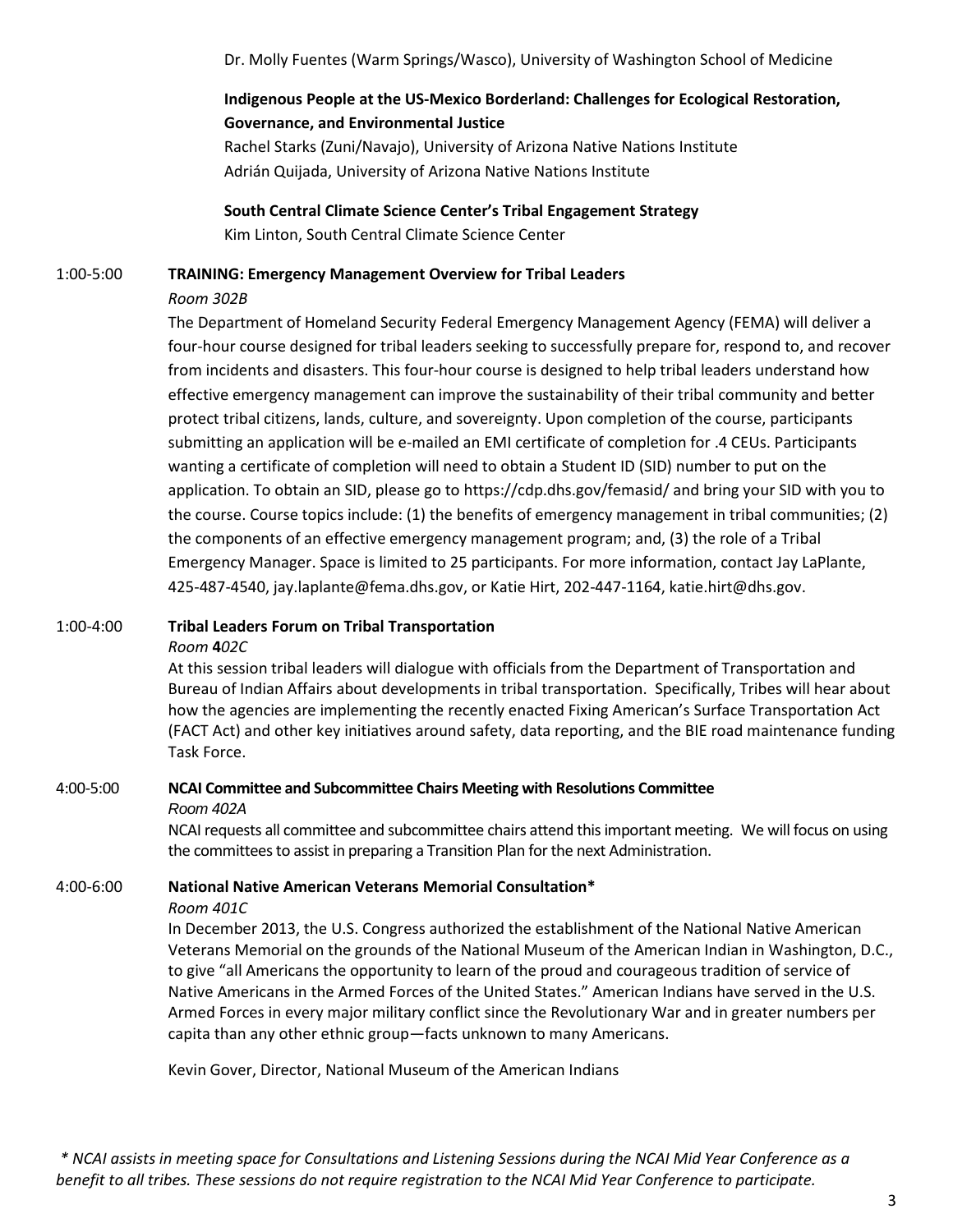# 4:00– 5:30 **U.S. Department of Agriculture Technical Assistance Roundtable\***

#### *Room 402B*

The U.S. Department of Agriculture (USDA) offers a variety of programs that Tribes, Tribal Leaders, and Tribal Citizens are using. From local food programs to housing opportunities to business, infrastructure, and conservation, USDA offers programs to cover the needs of rural America, including Indian Country. This event is designed for conference attendees to get answers to questions about USDA programs and technical assistance that support construction, infrastructure, home ownership, food sovereignty, farmers markets, and more. Bring your priorities, and learn how USDA can help make them a reality! For more information, please contact Josiah Griffin at [Josiah.Griffin@osec.usda.gov.](mailto:Josiah.Griffin@osec.usda.gov)

#### 4:00-6:00 **NCAI Youth Meet & Greet**

#### *Room 301*

Youth are invited to come get to know Native youth from across Indian Country, and learn what they are doing to positively impact their tribal communities!

#### 6:00-8:00 **Welcome Reception**

Join us to kick off the welcome to the 2016 Mid Year Conference! Come enjoy great food and great company!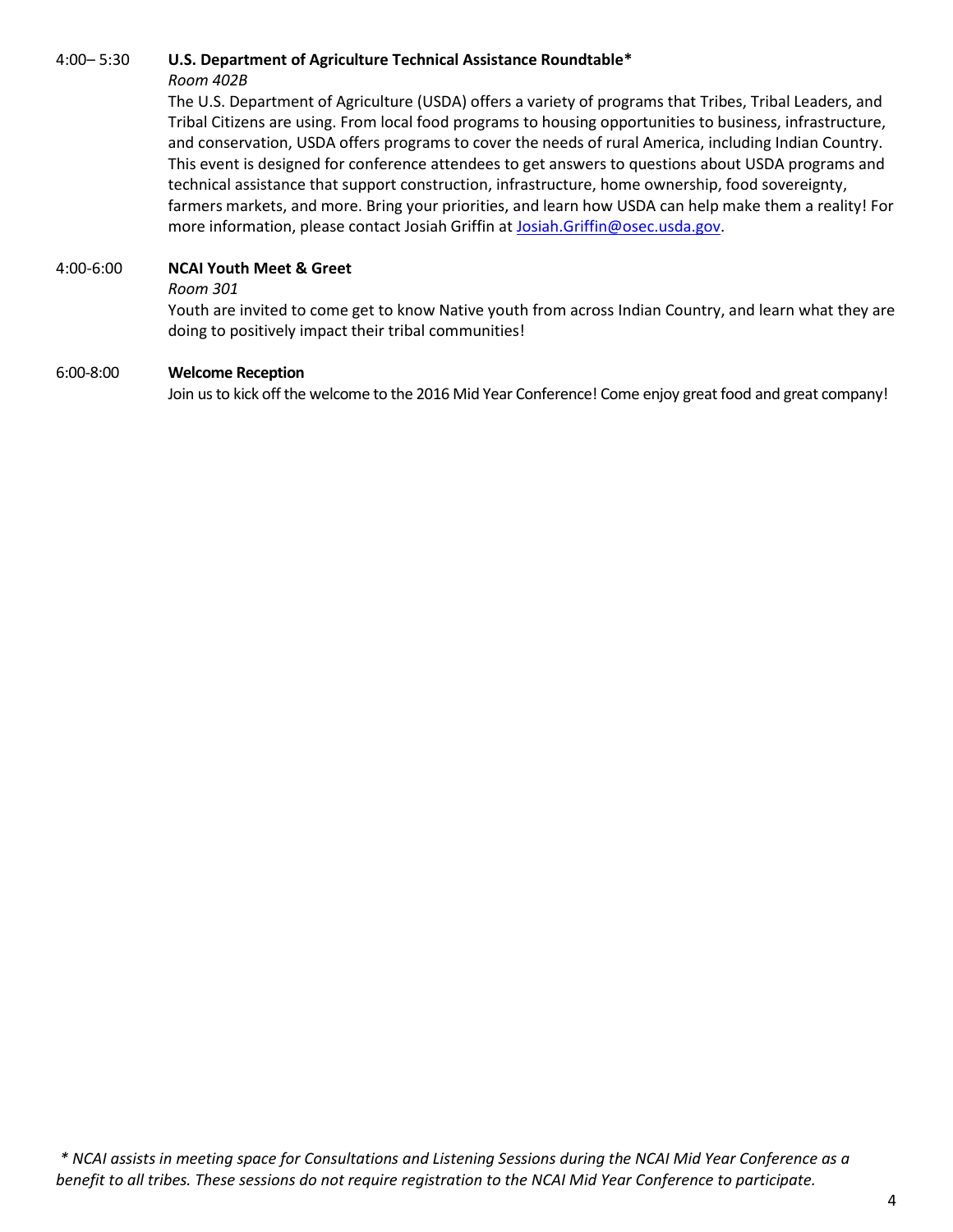# **Tuesday, June 28**

| <b>Registration/ Rules &amp; Credentials Open</b><br>Riverside Lobby<br><b>Elders' Lounge Open</b><br>8:30-4:00<br>Room 304<br>10:00-6:30<br><b>Marketplace Open</b><br><b>Exhibit Hall C</b><br><b>First General Assembly</b><br><b>Exhibit Hall B</b><br><b>Call to Order</b><br>8:30<br>Brian Cladoosby, President, NCAI<br><b>Presentation of the Colors</b><br><b>Honor Song</b><br>Invocation<br>8:40<br><b>Welcome from Local Host</b><br><b>Welcome from Local Officials</b><br>US Senator Patty Murray, Washington, video<br>US Congressman Derek Kilmer, Washington<br>Ben Stuckart, President, Spokane City Council<br><b>US Congressman Don Young, Alaska</b><br><b>Rules of the Convention</b><br>9:30<br>Yvonne Oberly, Chair, NCAI Rules & Credentials Committee<br><b>Resolutions Process Report</b><br>Juanita Ahtone, Chair, NCAI Resolutions Committee<br><b>President's Report</b><br>Brian Cladoosby, President, NCAI<br><b>Executive Director's Report</b><br>10:00<br>Jacqueline Johnson Pata, Executive Director, NCAI<br>The White House Update<br>10:15<br>Raina Thiele, Associate Director, White House Office of Intergovernmental Affairs, The White House<br><b>Native Vote - Voter Protection</b> | 7:30-5:00  | <b>Resolutions Office Open</b><br>Centennial Ballroom Show Office 1 & 2 |
|----------------------------------------------------------------------------------------------------------------------------------------------------------------------------------------------------------------------------------------------------------------------------------------------------------------------------------------------------------------------------------------------------------------------------------------------------------------------------------------------------------------------------------------------------------------------------------------------------------------------------------------------------------------------------------------------------------------------------------------------------------------------------------------------------------------------------------------------------------------------------------------------------------------------------------------------------------------------------------------------------------------------------------------------------------------------------------------------------------------------------------------------------------------------------------------------------------------------------------|------------|-------------------------------------------------------------------------|
|                                                                                                                                                                                                                                                                                                                                                                                                                                                                                                                                                                                                                                                                                                                                                                                                                                                                                                                                                                                                                                                                                                                                                                                                                                  |            |                                                                         |
|                                                                                                                                                                                                                                                                                                                                                                                                                                                                                                                                                                                                                                                                                                                                                                                                                                                                                                                                                                                                                                                                                                                                                                                                                                  |            |                                                                         |
|                                                                                                                                                                                                                                                                                                                                                                                                                                                                                                                                                                                                                                                                                                                                                                                                                                                                                                                                                                                                                                                                                                                                                                                                                                  |            |                                                                         |
|                                                                                                                                                                                                                                                                                                                                                                                                                                                                                                                                                                                                                                                                                                                                                                                                                                                                                                                                                                                                                                                                                                                                                                                                                                  | 8:30-12:00 |                                                                         |
|                                                                                                                                                                                                                                                                                                                                                                                                                                                                                                                                                                                                                                                                                                                                                                                                                                                                                                                                                                                                                                                                                                                                                                                                                                  |            |                                                                         |
|                                                                                                                                                                                                                                                                                                                                                                                                                                                                                                                                                                                                                                                                                                                                                                                                                                                                                                                                                                                                                                                                                                                                                                                                                                  |            |                                                                         |
|                                                                                                                                                                                                                                                                                                                                                                                                                                                                                                                                                                                                                                                                                                                                                                                                                                                                                                                                                                                                                                                                                                                                                                                                                                  |            |                                                                         |
|                                                                                                                                                                                                                                                                                                                                                                                                                                                                                                                                                                                                                                                                                                                                                                                                                                                                                                                                                                                                                                                                                                                                                                                                                                  |            |                                                                         |
|                                                                                                                                                                                                                                                                                                                                                                                                                                                                                                                                                                                                                                                                                                                                                                                                                                                                                                                                                                                                                                                                                                                                                                                                                                  |            |                                                                         |
|                                                                                                                                                                                                                                                                                                                                                                                                                                                                                                                                                                                                                                                                                                                                                                                                                                                                                                                                                                                                                                                                                                                                                                                                                                  |            |                                                                         |
|                                                                                                                                                                                                                                                                                                                                                                                                                                                                                                                                                                                                                                                                                                                                                                                                                                                                                                                                                                                                                                                                                                                                                                                                                                  |            |                                                                         |
|                                                                                                                                                                                                                                                                                                                                                                                                                                                                                                                                                                                                                                                                                                                                                                                                                                                                                                                                                                                                                                                                                                                                                                                                                                  |            |                                                                         |
|                                                                                                                                                                                                                                                                                                                                                                                                                                                                                                                                                                                                                                                                                                                                                                                                                                                                                                                                                                                                                                                                                                                                                                                                                                  |            |                                                                         |
|                                                                                                                                                                                                                                                                                                                                                                                                                                                                                                                                                                                                                                                                                                                                                                                                                                                                                                                                                                                                                                                                                                                                                                                                                                  | 9:15       |                                                                         |
|                                                                                                                                                                                                                                                                                                                                                                                                                                                                                                                                                                                                                                                                                                                                                                                                                                                                                                                                                                                                                                                                                                                                                                                                                                  |            |                                                                         |
|                                                                                                                                                                                                                                                                                                                                                                                                                                                                                                                                                                                                                                                                                                                                                                                                                                                                                                                                                                                                                                                                                                                                                                                                                                  |            |                                                                         |
|                                                                                                                                                                                                                                                                                                                                                                                                                                                                                                                                                                                                                                                                                                                                                                                                                                                                                                                                                                                                                                                                                                                                                                                                                                  | 9:45       |                                                                         |
|                                                                                                                                                                                                                                                                                                                                                                                                                                                                                                                                                                                                                                                                                                                                                                                                                                                                                                                                                                                                                                                                                                                                                                                                                                  |            |                                                                         |
|                                                                                                                                                                                                                                                                                                                                                                                                                                                                                                                                                                                                                                                                                                                                                                                                                                                                                                                                                                                                                                                                                                                                                                                                                                  |            |                                                                         |
|                                                                                                                                                                                                                                                                                                                                                                                                                                                                                                                                                                                                                                                                                                                                                                                                                                                                                                                                                                                                                                                                                                                                                                                                                                  | 10:30      |                                                                         |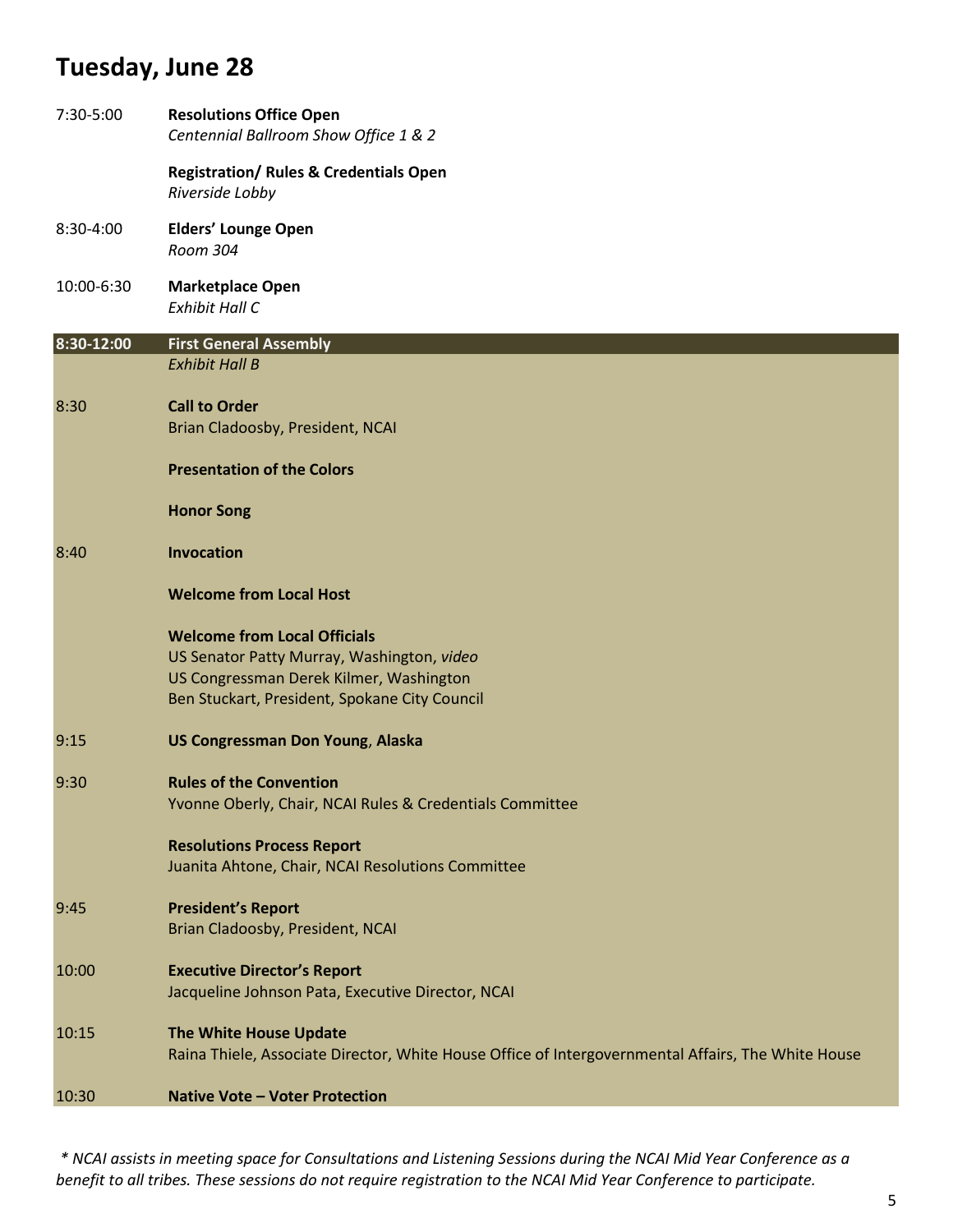|              | OJ Semans, Executive Director, Four Directions                                                                                                                                                                                        |
|--------------|---------------------------------------------------------------------------------------------------------------------------------------------------------------------------------------------------------------------------------------|
| 10:45        | Protecting Sacred Lands through the Antiquities Act and Tribal Co-Management<br>Charles Wilkinson, Distinguished Professor of Law, University of Colorado                                                                             |
| 11:30        | <b>Tribal Leader Discussion</b>                                                                                                                                                                                                       |
| 12:00        | <b>Lunch Recess</b>                                                                                                                                                                                                                   |
| $12:00-1:00$ | How to work with the next Administration<br>Questions and answers provided about how to work with the next administration from those that have<br>experience with the process. Box lunches will be provided for a suggested donation. |

#### 1:30-4:00 **Concurrent Breakout Sessions**

#### **Native Vote Training: Tools that Make a Difference**

#### *Room 401B*

NCAI's Native Vote wants to equip you and your community with the tools and resources needed to make your Get out the Native Vote campaign successful! Join our session which will include an in depth guide to using the Voter Activation Network (VAN) for outreach to Native voters in your area. We will also share educational resources, a media toolkit, and a guide to ordering Native Vote materials to get voters ready and excited for Election Day 2016!

#### **Tribal Climate Change Monitoring and Data Systems**

#### *Room 402B*

In order to address the effects of climate change on our communities and resources, we must leverage all of the different informational and data sources available, including using our traditional ecological knowledges, data collected by scientific research, and other information. This session will discuss various efforts by tribes to develop community and regional action plans and monitoring systems to mitigate climate-related damages, focusing on how to begin this process, include various stakeholders, and protect sensitive tribal information. By using all of the tools available, in a tribally driven manner, we can be more effective at planning for climate change mitigation and adaptation.

#### Speakers:

Preston Hardison, Tulalip Tribes, Natural Resources Office of Treaty Rights Ann Marie Chischilly, Executive Director, Institute for Tribal Environmental Professionals

#### **Protecting Our Cultural Resources: An Overview of Current Efforts**

#### *Room 402C*

There have been numerous recent efforts by tribes to work with the Administration to protect their sacred places and cultural resources. Such actions have included the designation of tribal sacred and cultural places as National Monuments through Presidential authority under the 1908 Antiquities Act, the formation of an interagency MOU for the protection of sacred places, and the repatriation of ancestral remains to their respective tribes. This session will focus on these current federal efforts to protect tribal cultural resources and discuss how these efforts can be preserved through the transition of a new Administration.

#### Speakers:

Kathleen McLaughlin, Deputy Federal Preservation Officer, US Army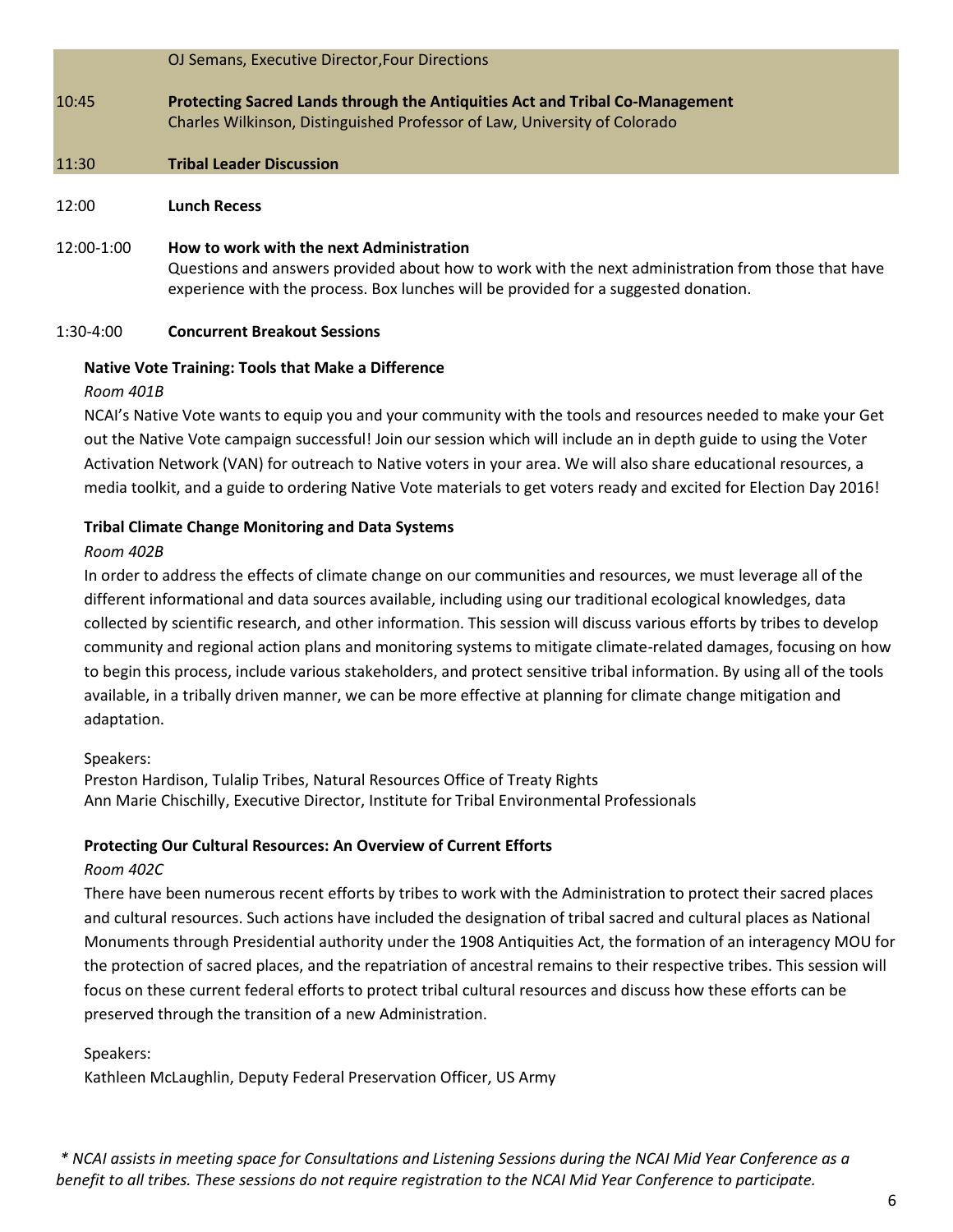Joe Sarcinella, Senior Advisor, US Department of Defense Regina Whiteskunk, Councilwoman, Ute Mountain Ute & Co-Chair of the Bears Ears Inter-Tribal Coalition Kurt Riley, Governor, Pueblo of Acoma

#### **Partnering for Student Success**

#### *Room 401A*

Educational success creates opportunities not just for the native student but also for the tribal community as a whole. This session will focus on empowering tribal governments to ensure student success no matter what type(s) of school their students attend – tribal, BIE, public, or charter. This session will highlight tribal and federal efforts to ensure student success through partnering at the local, state and federal levels.

#### **Public Safety – Tribal Law and Order Act**

#### *Room 402A*

The Senate Committee on Indian Affairs is considering the reauthorization of the Tribal Law and Order Act of 2010. The TLOA was a strong step forward to empower tribal justice systems and address many issues in Indian country law enforcement. The reauthorization is an opportunity to continue our progress through developing proposals to improve law enforcement and justice systems in Indian country.

#### **Tribal Homeland Security, Border Crossing, and Emergency Management**

#### *Room 401C*

Since 2003, 98.75% of total Department of Homeland Security (DHS) funding has gone to state and local governments (\$40 billion vs. \$50 million). Regarding program and trust responsibility, DHS component agencies, including Customs and Border Protection, Federal Emergency Management Agency (FEMA), and Transportation Security Administration, have received mixed reviews from tribal officials. In addition to Tribal ID, border crossing, native cultural considerations during domestic travel, tribal and federal agency officials will discuss federal-tribal delivery trust responsibility by the DHS in this final year before transition to a new administration. Other specific topics include FEMA program initiatives and implementation including Tribal Declarations Pilot Guidance; Disaster Deductible Federal Register Notice; and Tribal Mitigation Plan Review Guide.

#### **Leadership's Challenge to Improve the Indian Child Welfare Act for the Next Generation** *Room 302B*

The Indian Child Welfare Act has provided protections to tribal children and their families for over two generations, but has come under attack over the last few years. This has created new challenges but also new opportunities as federal agencies work to strengthen ICWA compliance. This breakout will provide information on tips on how to enhance your tribal child welfare program's ICWA advocacy, updates on current ICWA lawsuits, and communication strategies to support a unified message to defend tribal children and families.

#### Speakers: Bureau of Indian Affairs Sarah Kastelic, Executive Director, National Indian Child Welfare Association

#### 4:15-6:15 **SUBCOMMITTEE MEETINGS** *closed to press*

*Subcommittees can meet as full committees if they so choose.* 

Disabilities/Elders –*Room 304* Economic Development, Finance, & Employment –*Room 401B*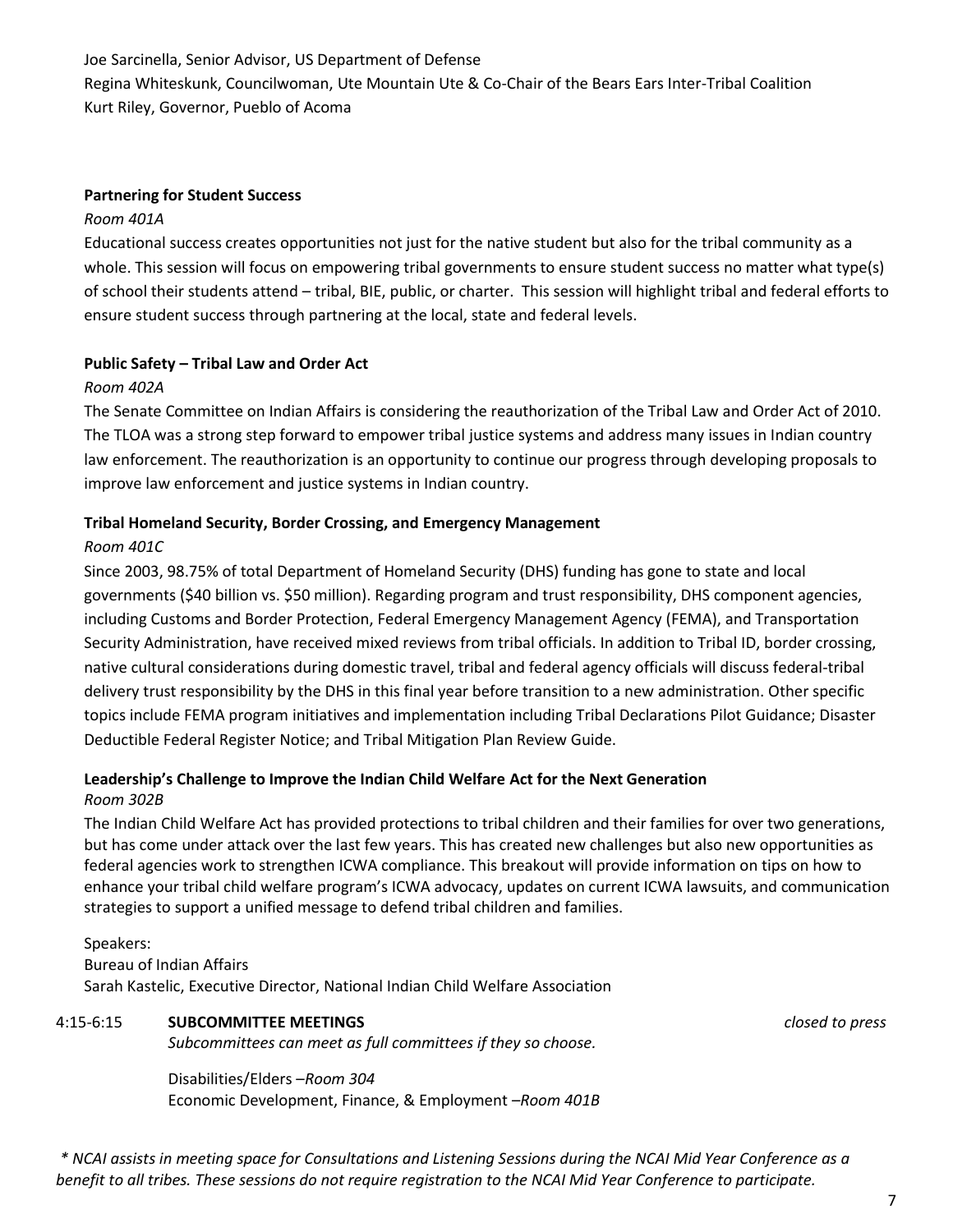Education –*Room 401A* Energy & Mineral Policy –*Centennial Ballroom 300A* Environmental Protection & Land Use – *Centennial Ballroom 300A* Health –*Room 402B* Housing –*Room 303B* Human, Religious & Cultural Concerns – *Room 402C* Indian Child & Family Welfare –*Room 302B* Jurisdiction & Tribal Government –*Room 302A* Taxation – *Centennial Ballroom 300B* Technology & Telecommunications –*Room 402A* Transportation & Infrastructure –*Room 303A* Tribal Gaming – *Centennial Ballroom 300C* Trust Lands, Natural Resources, & Agriculture – *Centennial Ballroom 300A* Veterans –*Room 401C*

#### 6:30-9:00 **Cultural Night**

Come out for a fun and exciting evening hosted by the Local Planning Committee. They have arranged for a celebration of the local languages, culture, and people. You won't want to miss it!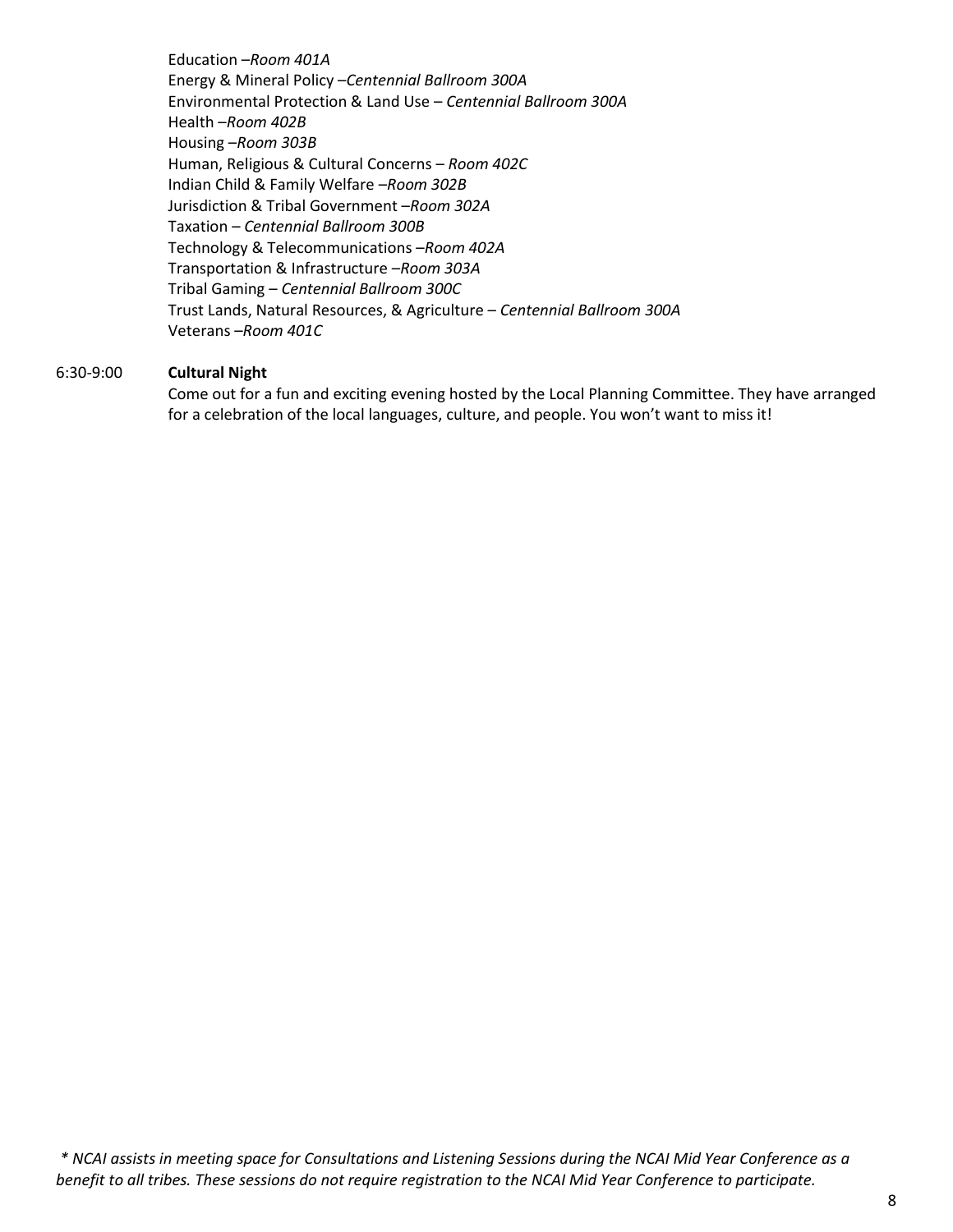# **Wednesday, June 29**

#### 6:45 **Sunrise Ceremony**

The NCAI Sunrise Ceremony will be held as a part of the observances and ceremonies during the National Days of Prayer to Protect Native American Sacred Places. The public is invited to attend NCAI's respectful observance to honor sacred places, sacred beings and sacred waters, and all those who care for them and protect them from harm.

7:15-8:15 **Regional Caucus Meetings** *closed to press* 

|            | Alaska Region - Room 401A                                                |
|------------|--------------------------------------------------------------------------|
|            | Eastern Oklahoma Region - Room 303B                                      |
|            | Great Plains Region - Room 303A                                          |
|            | Midwest Region - Room 302B                                               |
|            | Northeast Region - Room 402A                                             |
|            | Northwest Region - Room 401B                                             |
|            | Pacific Region - Room 402B                                               |
|            | Rocky Mountain Region - Room 401C                                        |
|            | Southeast Region - Room 402C                                             |
|            | Southern Plains Region - Room 304                                        |
|            | Southwest Region - Room 302A                                             |
|            | Western Region - Room 301                                                |
| 7:30-5:00  | <b>Resolutions Open</b>                                                  |
|            | Centennial Ballroom Show Office 1 & 2                                    |
|            | <b>Registration/ Rules &amp; Credentials Open</b>                        |
|            | Riverside Lobby                                                          |
| 8:30-4:00  | <b>Elders' Lounge Open</b>                                               |
|            | Room 304                                                                 |
| 10:00-6:30 | <b>Marketplace Open</b>                                                  |
|            | <b>Exhibit Hall C</b>                                                    |
| 8:30-12:00 | <b>Second General Assembly</b>                                           |
|            | <b>Exhibit Hall B</b>                                                    |
| 8:30       | <b>Call to Order</b>                                                     |
|            | Fawn Sharp, First Vice-President, NCAI                                   |
|            | <b>Invocation</b>                                                        |
|            | <b>Announcements</b>                                                     |
| 8:40       | <b>Health Fellowship</b>                                                 |
|            | <b>Bob Burnette</b>                                                      |
| 8:45       | Department of the Interior - Finishing Strong in 2016                    |
|            | Lawrence Roberts, Acting Assistant Secretary, Department of the Interior |
|            |                                                                          |
|            |                                                                          |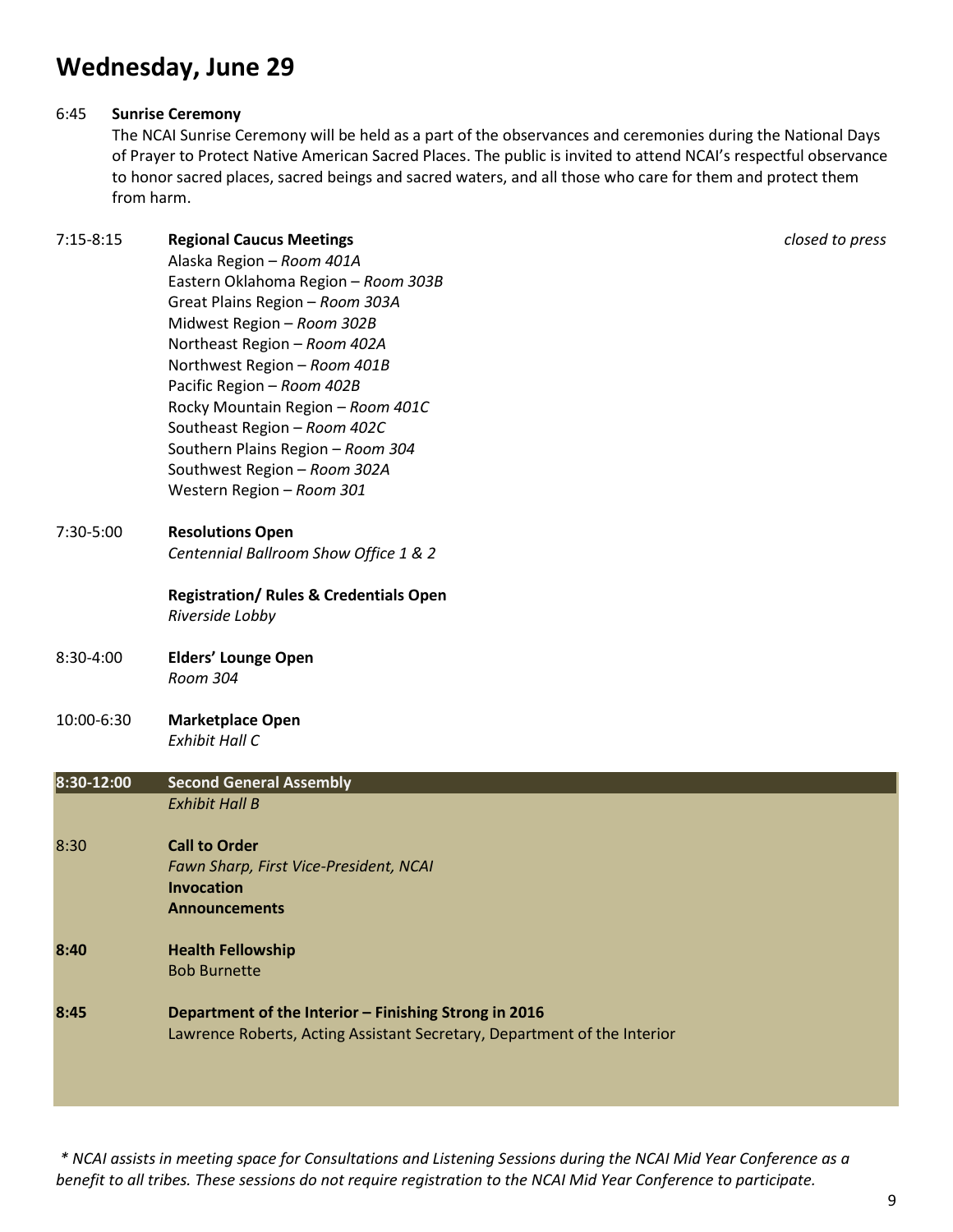#### **NCAI's 11th Annual Tribal Leader/Scholar Forum The Power of Data to Change Climates**

Over time, tribal leaders have emphasized the importance of developing quality data to inform their decisions and planning. In this session, we will hear compelling examples of how tribal nations are using data to improve outcomes for their citizens.

# **Data Access & Management: Understanding the Landscape and Fostering a Climate of Meaningful Research Data for Tribes**

Dr. Amy Elliott, Sanford Collaborative Research Center for American Indian Health Dr. Deana Around Him (Cherokee), NCAI Policy Research Center

# **Rooted in Tradition, Growing Toward the Future: Development of an Educational Pipeline for the Coeur d'Alene Tribe**

Dr. Chris Meyer, Coeur d'Alene Tribe Shawna Daniels, Coeur d'Alene Tribe Elva Allan, Advanced Management Strategies Laura Laumatia, Coeur d'Alene Tribe Lake Management

#### 12:00 **Lunch Recess**

#### 12:15-1:00 **Health Walk or Fun Run**

*Breezeway (between the INB Performing Arts Center and the Breezeway Lobby in the Convention Center)* Take in the beautiful Spokane scenery as we walk together to promote good health and exercise in our Native communities. Walk or run during this fun event but don't miss it!

#### 12:00-1:00 **Poster Session: Innovative Climates for Tribal Research**

#### *Riverside Lobby*

Tribal Leaders continually share how much they value engaging with numerous scholars across varied research disciplines in a condensed period of time. The poster session creates a supportive environment for learning between presenters and other attendees. Participants walk from one poster to another to hear poster presenters share cutting-edge research in a short (and meaningful!) period of time.

#### **Data are Sacred: A Tribal Data Futures Framework**

Desi Rodriguez-Lonebear (Northern Cheyenne), University of Arizona and University of Waikato-New Zealand

**Engaging Tribal Leadership in the Design and Implementation of National Research in Indian Country** Ada Pecos Melton (Pueblo of Jemez), American Indian Development Associates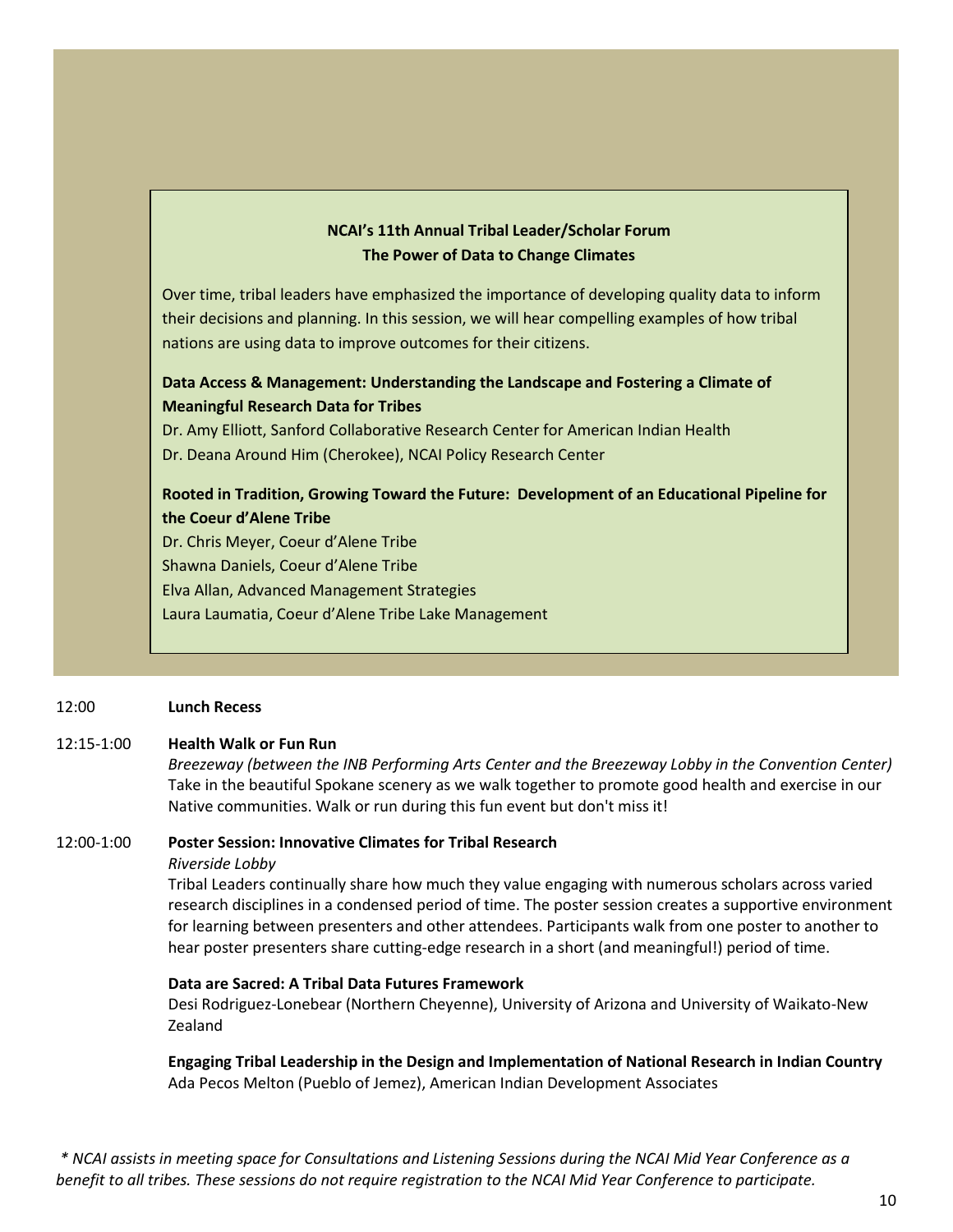#### **South Central Climate Science Center's Tribal Engagement Strategy**

Kim Linton, South Central Climate Science Center

#### **Innovative Multigenerational Household Intervention to Reduce Stroke and Cardiovascular Disease in American Indian Populations**

Lindsey Montileaux Mabbutt (Oglala Lakota), North Dakota State University

#### **How are Tribes Enacting their Sovereignty to Protect Children? Lessons from Tribal Child Welfare Codes**

Mary Beth Jäger (Citizen Potawatomi), University of Arizona Native Nations Institute Rachel Starks (Zuni/Navajo), University of Arizona Native Nations Institute

#### **Tribal Nursing Home Education Collaborative**

Joseph Ray (Laguna Pueblo, Zuni), Native American Independent Living

**Tribal Codes of Ethics: Broad Applications of Compliance and Conduct Across Indian Country** Andrew Martinez (Tohono O'odham, Iipay, Yaqui), University of Arizona Native Nations Institute

# **Tribal Traffic Safety Law & Order Codes: Data-driven Planning for Traffic Safety**

Christine Myers (Choctaw), Eastern Washington University and Margo Hill (Spokane), Eastern Washington University

#### **The Education Effects of Tribal Resource Extraction on American Indians** Elijah S. Moreno (Chumash)

# **Motivations for Climate Change Adaptation Planning Among Federally Recognized Tribes in the United States**

Kelsey Leonard (Shinnecock), McMaster University

**Health Literacy and Health Communication in American Indian and Alaskan Native Communities**  Abigail Echo-Hawk (Pawnee), Partnerships for Native Health, Washington State University-Spokane

#### 1:30-4:00 **Concurrent Breakout Sessions**

## **Creating Healthy Community Climates for Higher Education**

#### *Room 401B*

Culture holds a central place in education- it is primary vehicle through which we receive and interpret information. And where Native cultures have been actively excluded from educational settings, it is all the more urgent that communities guide a "culture shift" so that Native students will feel rooted in their identities and equipped for success. This session will speak to the value of Tribal Colleges and Universities (TCUs) and strategies being implemented by non-Native institutions of higher learning.

## *Creating Campus Change in Tribal Colleges and Universities*

- Dr. Myra Parker, University of Washington, Indigenous Wellness Research Institute
- Dr. Bonnie Duran, University of Washington, Indigenous Wellness Research Institute

#### *Achieving Success and Overcoming Barriers while Achieving Your Goal of a College Degree*

Dr. Robbie Paul (Nez Perce), Washington State University

Dr. Yolanda Bisbee (Nez Perce), University of Idaho

Bob Sobotta (Nez Perce), Lewis Clark State College

Angela Picard (Nez Perce), Northwest Indian College at Nez Perce Tribe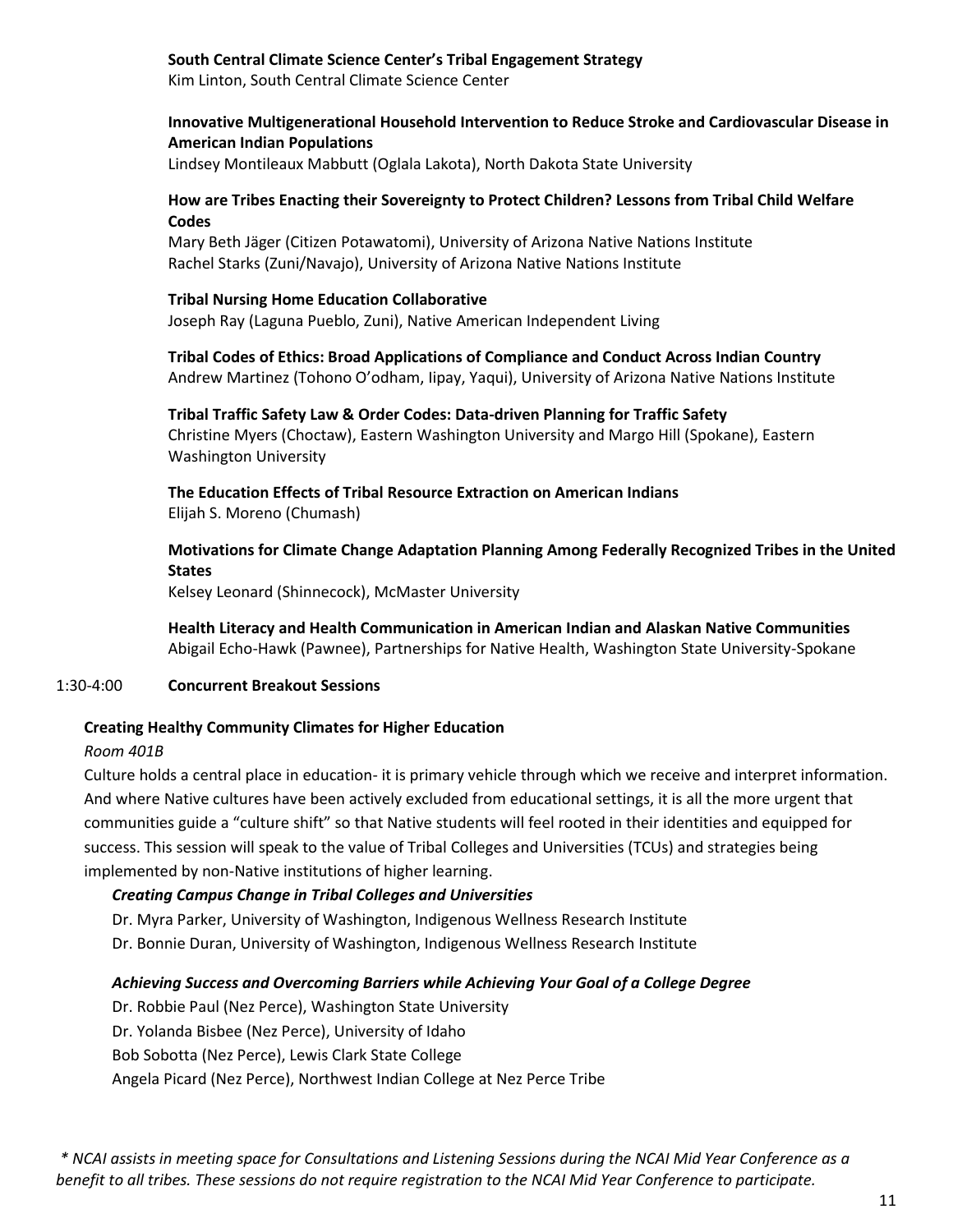Evanlene Meltingtallow (Blood), North Idaho College Barbara Aston (Wyandotte), Washington State University-Pullman

# *Investments in Tribally-Controlled Higher Education to Build Cultural and Community Engagement*

Cynthia Lindquist (Spirit Lake Dakota), Cankdeska Cikana Community College Elmer Guy (Navajo), Navajo Technical University Cheryl Crazy Bull (Sicangu Lakota), American Indian College Fund Carrie Billy (Diné/Navajo), American Indian Higher Education Consortium

# **Stewarding Strong Economic Climates**

#### *Room 402A*

To build vibrant and sustainable tribal economies, tribal leaders need data to inform their decision-making. From analyzing resource inputs and outputs to calculating risks and revenues, research is a critical but accessible tool. This session is designed to share strategies for taking the reins in community economic development.

## *Economic Development Assessment Study for Native Communities*

Preston Eagleheart (Umatilla), Eastern Washington University

## *Indian Country Jobs and Forecasting Futures*

Dick Todd, Federal Reserve Bank of Minneapolis

#### *Tribal Contributions to State Economies: A Montana Case Study*

Casey Lozar (Salish/Kootenai), Montana Department of Commerce, State Tribal Economic Development Commission

#### **Sovereignty & Science**

#### *Room 401C*

Native peoples have always used science, and Traditional Ecological Knowledge (TEK) and Western Science are crosspollinating at increasing rates. The National Institutes of Health propose that TEK could benefit biomedical research and may also increase trust and mutual respect in tribal-academic partnership. This session will share ways in which tribes and their citizens are harnessing and transforming the scientific field.

## *Lighting the Pathway to Faculty Careers for Natives in STEM*

Dr. Kathy DeerInWater (Cherokee), American Indian Science and Engineering Society

## *Indigenous Genomics: Enhancing genomic research through an Indigenous perspective*

Dr. Katrina G. Claw (Diné/Navajo), University of Washington Dr. Keolu Fox (Native Hawaiian), University of Washington Joseph Yracheta, Missouri Breaks Industries Research, Inc.

## *The Ethics of Biobanking*

Abigail Echo-Hawk (Pawnee), Partnerships for Native Health, Washington State University Leah Henry-Tanner, Seattle Children's Hospital

## **The Future of Food**

## *Room 402C*

In a world of changing climates and increasingly unstable access to traditional foods and clean water, what is the future of food? How will generations to come sustain cultural lifeways through food knowledge, production, and harvest? This session presents various visions for that future and prompts critical questions for tribal communities. Dr. Joslynn Lee (Navajo, Acoma Pueblo, Laguna Pueblo), Cold Spring Harbor Laboratory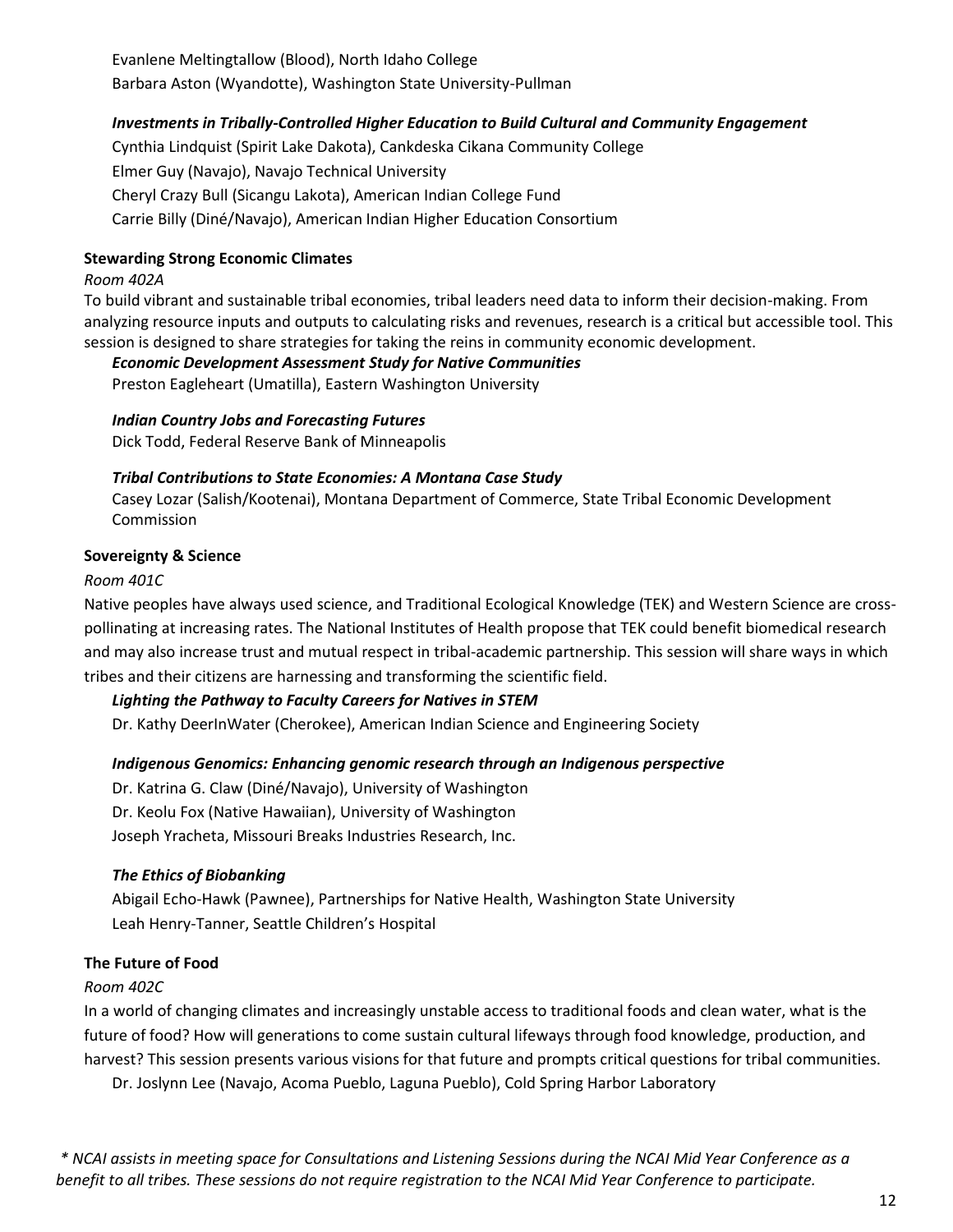# *Food Medicine: A Model for Self-Determined Indigenous Health*

Dr. Derek Jennings (Sac and Fox, Quapaw), University of Minnesota Research for Indigenous Community Health Center

Dr. Michelle Johnson-Jennings (Choctaw), University of Minnesota Research for Indigenous Community Health Center

# *Food as Culture: What is the Future of Subsistence Hunting and Harvest?*

Tanana Chiefs President Victor Joseph

# **Tribal Citizenship: Tribal Nations Creating Climates of Belonging & Community for the Future** *closed to press Room 402B*

A key pillar of tribal sovereignty is that tribal nations determine their own criteria and process for membership. Various tribes are reviewing their tribal membership and governance processes (e.g., can members living off tribal lands vote) in light of demographic and/or socioeconomic shifts affecting their population, land, and community. This session will provide a forum to explore some of the approaches tribes are taking to address these challenges and foster a sense of community and citizenship amongst members.

Dr. Alan Parker (Chippewa Cree), Maori Indigenous University, Evergreen State University Se-ah-dom Edmo (Shoshone-Bannock, Nez Perce & Yakama), Lewis & Clark College Dr. Kirby Brown (Cherokee), University of Oregon Enrollment Director Ezekiel ("Zeke") Garcia, Ysleta del Sur Pueblo Tribal Operations Director Linda Austin, Ysleta del Sur Pueblo Councilman David Z. Bean, Puyallup Tribe of Indians, *invited*

# **Tribal Government Tax Parity Initiative**

## *Room 302B*

NCAI is working with a coalition of tribal leaders and organizations on an initiative on taxation. This session seeks to further our progress, with a focus on developing Tax Reform opportunities in Congress, efforts with the Administration to address dual taxation through the Federal Trader regulations, and implementation of the General Welfare Exclusion Act.

## **Creating the Conditions for Native Youth to Prosper**

## *Room 401A*

Across Indian Country, tribes are using a variety of approaches to ensure their youth will thrive and reach their full potential. This work includes building upon existing strengths, expanding prevention efforts, and targeting effective interventions. In this session, we will explore some of these approaches and discuss how communities might adopt and adapt the knowledge learned thus far, to support and nurture the next generation.

Dr. Merritt D. Schreiber, Associate Professor of Clinical Pediatrics Department of Pediatrics, UC Irvine Health Children's Hospital of Orange County

- Dr. Mona M. Johnson, Washington State Office of Superintendent of Public Instruction
- Dr. Teresa D. LaFromboise (Miami Tribe), Professor, Graduate School of Education, Stanford University

## **International Advocacy to Protect Tribal Sovereignty**

#### *Room 302A*

Panelists will provide updates on recent advances and ongoing challenges in implementing the UN Declaration on the Rights of Indigenous Peoples. Updates will include work related to implementing the Outcome Document of the World Conference on Indigenous Peoples, including the effort to create a mechanism for indigenous governments to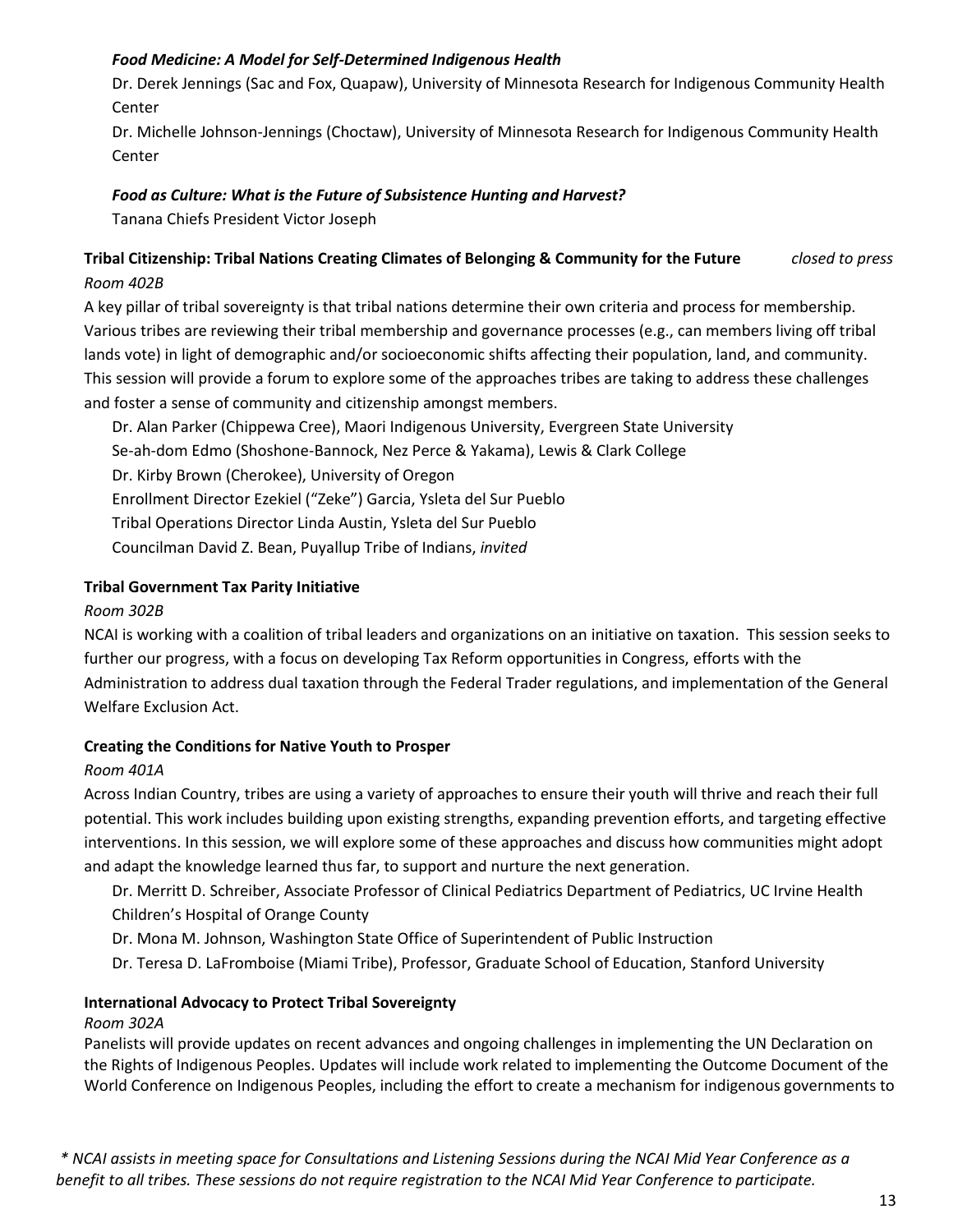participate at the UN as governments. The breakout session will also highlight recent developments on the issues of international repatriation and climate change.

Moderator: Frank Ettawageshik, United Tribes of Michigan Kim Gottschalk, Native American Rights Fund, *invited* Andrea Carmen, International Indian Treaty Council Karla General, Indian Law Resource Center, *invited*

# 4:15-6:15 **FULL COMMITTEE MEETINGS** *closed to press*

Economic, Finance & Community Development –*Room 302B* Human Resources –*Room 401B* Land & Natural Resources –*Room 401C* Litigation & Governance –*Room 302A* Veterans –*Room 401A*

5:30-6:15 **Youth Commission Re-Cap Session** *Room 301*

## 6:30-8:00 **United League of Indigenous Nations**

#### *Room 401B*

The United League of Indigenous Nations Treaty was developed by NCAI's Special Committee on Indigenous Nation Relationships in 2007. The Treaty establishes an international political and economic alliance to advance the common interests of indigenous nations on several issues, including: climate change, trade and commerce, cultural properties, and human rights. This meeting will consist of a signing ceremony for tribes interested in endorsing the treaty and a forum for discussion and presentation on important issues affecting indigenous peoples.

#### 7:00-9:00 **Tech Task Force**

*Room 401C*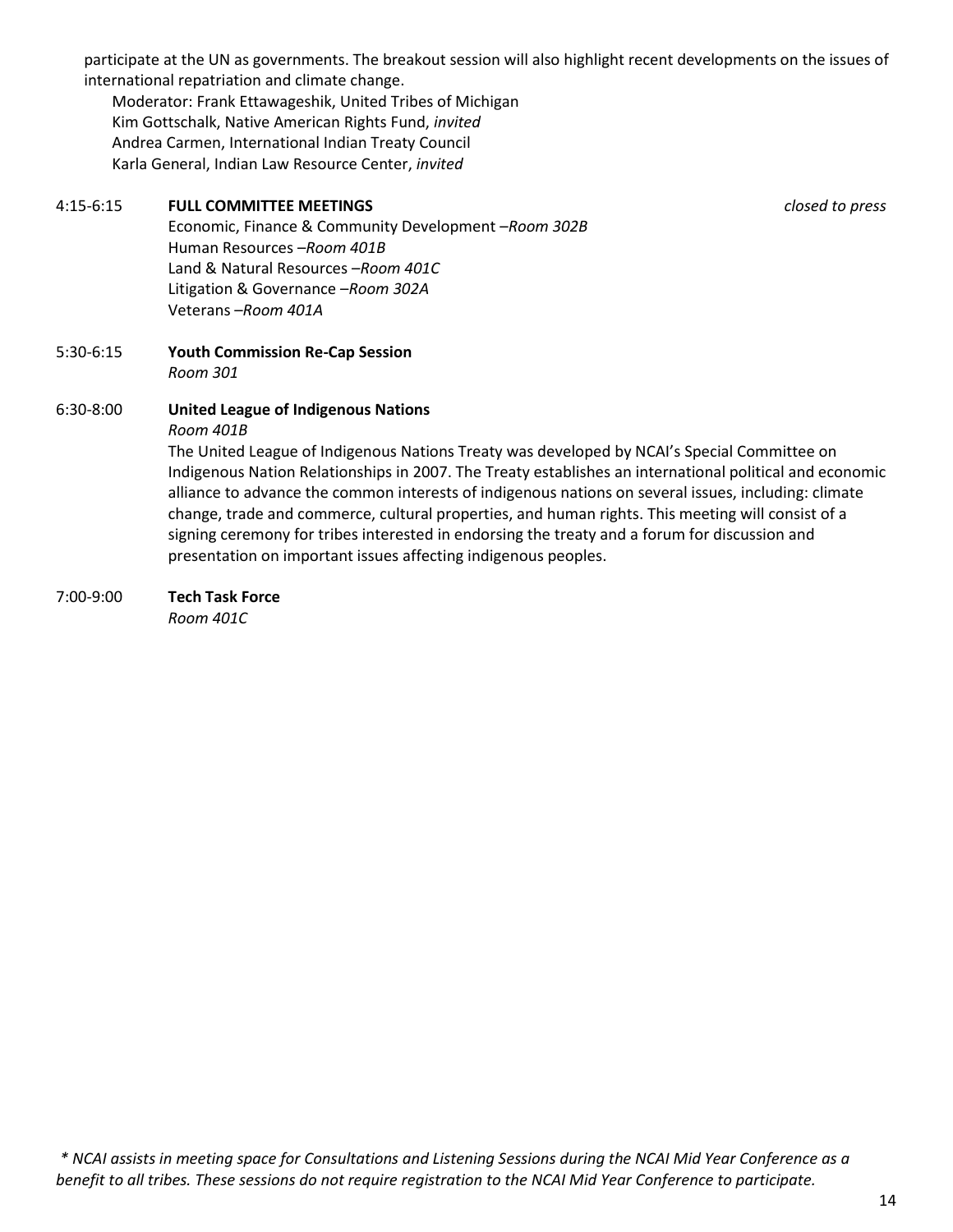# **Thursday, June 30**

| $7:15 - 8:15$ | <b>Regional Caucus Meetings ** Optional **</b><br>Alaska Region - Room 401A<br>Eastern Oklahoma Region - Room 303B<br>Great Plains Region - Room 303A<br>Midwest Region - Room 302B<br>Northeast Region - Room 402A<br>Northwest Region - Room 401B<br>Pacific Region - Room 402B<br>Rocky Mountain Region - Room 401C<br>Southeast Region - Room 402C<br>Southern Plains Region - Room 304<br>Southwest Region - Room 302A<br>Western Region - Room 301 | closed to press |
|---------------|----------------------------------------------------------------------------------------------------------------------------------------------------------------------------------------------------------------------------------------------------------------------------------------------------------------------------------------------------------------------------------------------------------------------------------------------------------|-----------------|
| 8:30-12:30    | <b>Elders' Lounge Open</b>                                                                                                                                                                                                                                                                                                                                                                                                                               |                 |
| 9:00-12:00    | Room 304<br><b>Indian Arts and Crafts Open</b><br>Riverside Lobby                                                                                                                                                                                                                                                                                                                                                                                        |                 |
| 8:30-12:00    | <b>Third General Assembly</b><br><b>Exhibit Hall B</b>                                                                                                                                                                                                                                                                                                                                                                                                   |                 |
| 8:30          | <b>Call to Order</b><br>Aaron Payment, Secretary, NCAI                                                                                                                                                                                                                                                                                                                                                                                                   |                 |
|               | <b>Invocation</b>                                                                                                                                                                                                                                                                                                                                                                                                                                        |                 |
| 8:40          | <b>Lucy Covington Project</b><br>Mel Tonasket, Councilman, The Confederated Tribes of the Colville Reservation                                                                                                                                                                                                                                                                                                                                           |                 |
| 8:50          | <b>Supreme Court Project Update</b><br>John Dossett, General Counsel, NCAI                                                                                                                                                                                                                                                                                                                                                                               |                 |
| 9:10          | <b>U.S. General Services Administration</b><br>George Northcroft, Regional Administrator, Northwest/Arctic Region, General Services Administration                                                                                                                                                                                                                                                                                                       |                 |
| 9:20          | <b>Census</b><br>John H. Thompson, Director, US Census Bureau                                                                                                                                                                                                                                                                                                                                                                                            |                 |
| 10:00         | <b>Committee Reports</b><br>Economic, Finance & Community Development Committee<br><b>Human Resources Committee</b><br>Litigation & Governance Committee<br>Land & Natural Resources Committee<br><b>Veterans Committee</b>                                                                                                                                                                                                                              |                 |
| 12:15         | <b>Retire Colors/Closing Prayer</b>                                                                                                                                                                                                                                                                                                                                                                                                                      |                 |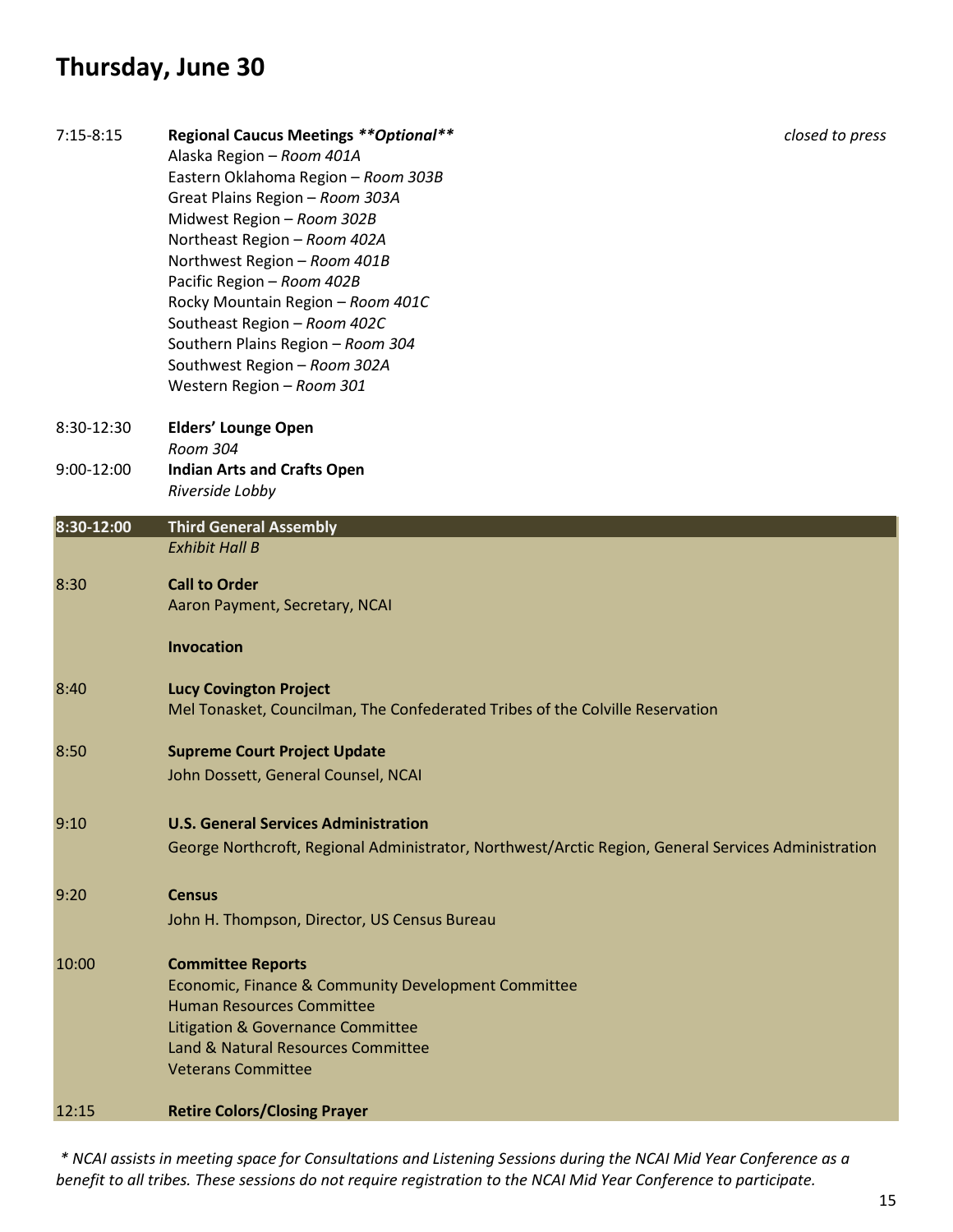## *Other Meetings and Events*

# **Monday, June 27th**

#### 9:00– 5:00 **Burials at Carlisle Indian School: Information Regarding Requests for Repatriation**\*

The Department of Army, Army National Military Cemetery Program will have space available for tribal leaders and others to stop by and obtain information, contacts, and other follow-up regarding the repatriation of burials from Carlisle Indian School Cemetery in Pennsylvania. This is an all day, open session for tribal leaders, Tribal Historic Preservation Officers, and other tribal representatives to begin discussions and engagement with the Department of Army regarding this repatriation effort.

#### 1:00– 4:00 **TENDA Sovereign Schools Project**

#### *Room 303B*

TEDNA, in partnership with the Native American Community Academy in Albuquerque and the Walton Family Foundation, is proud to announce a new initiative to jump-start the creation of excellent Native community centered charter schools in Oklahoma. The Sovereign Schools Project will deliver free training and guidance to tribes interested in starting their own schools and support the three schools being launched this summer. TEDNA is interested in hearing from tribal leaders, education department staff and Indian educators about what has and has not worked in terms of outreach and engagement strategies.

# **Tuesday, June 28th**

#### **Lucy Covington Center Interviews**

*Room 301*

Come and share your story on how Lucy Covington's leadership impacted you. Please schedule in advance. For more information call Carolyn Wika at (509) 981-4496.

# **Wednesday, June 29 th**

#### 6:30-8:00 **Lucy Covington Center Reception, Sponsored by EWU**

*Room 303AB*

Please join Eastern Washington University and Northwest Tribal Leaders to celebrate the establishment of the Lucy Covington Center. Learn about the vision to develop future leaders, provide significant educational opportunities and create a Native American inspired longhouse for shared events, celebrations, lectures and indigenous knowledge. A short program will be offered at 7:00 p.m. Please join us as we honor Lucy Covington's legacy and extend the valuable lessons of her leadership to our young people.

# **Thursday, June 30th**